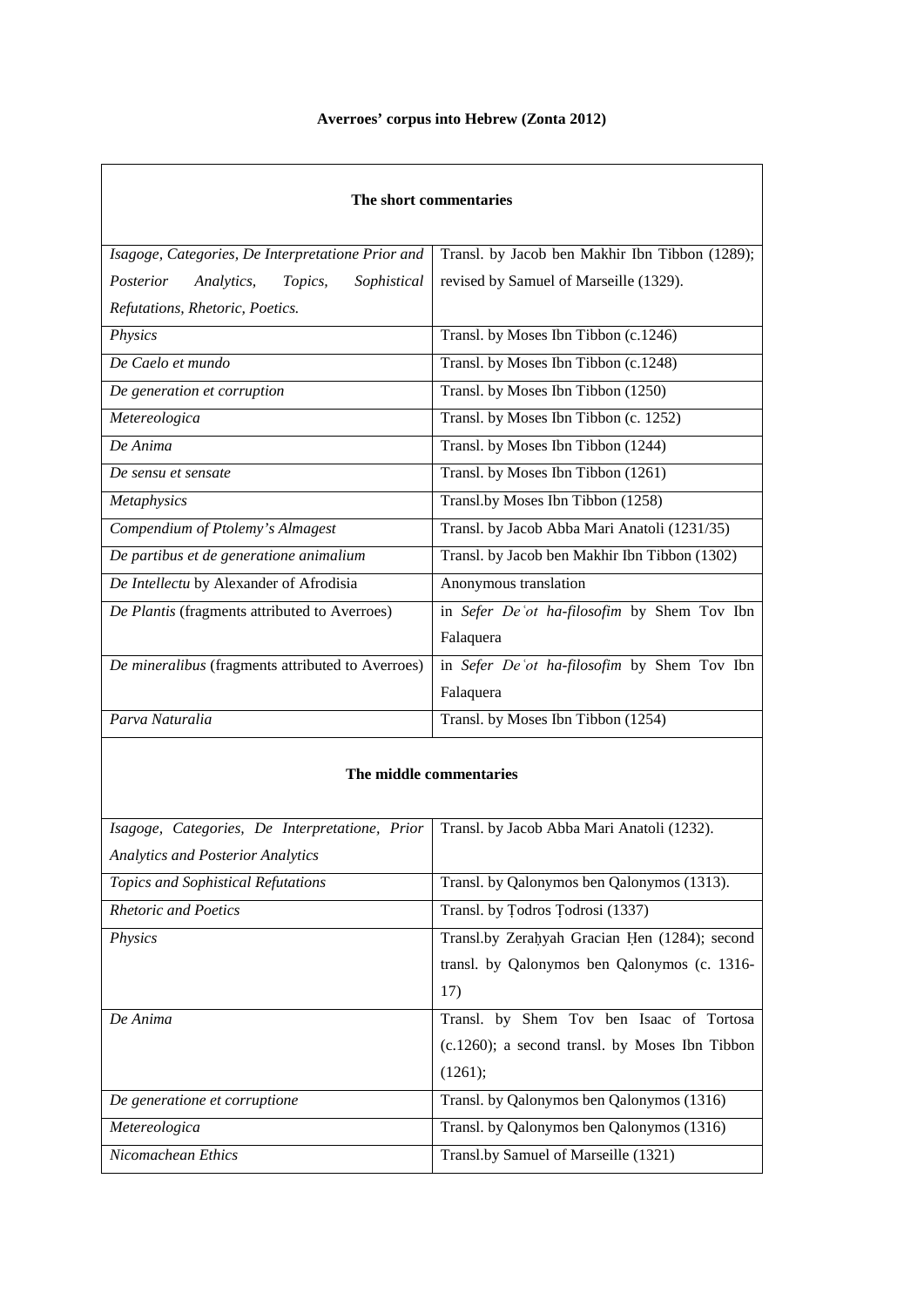| Metaphysics                                        | Transl.by Zerahyah Gracian Hen (1284); second       |  |
|----------------------------------------------------|-----------------------------------------------------|--|
|                                                    | transl.by Qalonymos ben Qalonymos (1316)            |  |
| De Caelo                                           | Transl. by Solomon ben Ayyub (1259)                 |  |
| Plato Republic                                     | Transl.by Samuel of Marseille (1320/21)             |  |
| The long commentaries                              |                                                     |  |
| De Anima                                           | Anonymous transl. from the Latin transl. by         |  |
|                                                    | Michael Scotus (perhaps by Baruch Ibn Ya'ish        |  |
|                                                    | c.1470                                              |  |
| Physics                                            | Transl.by Qalonymos ben Qalonymos (c.1315)          |  |
| Metaphysics                                        | Anonymous (probably by Qalonymos ben                |  |
|                                                    | Qalonymos, ed. by Moses de Beaucaire); a second     |  |
|                                                    | transl. by Moses de Beaucaire (1320/25)             |  |
| <b>Independent works of Averroes</b>               |                                                     |  |
| De Substantia Orbis                                | Anonymous (14 <sup>th</sup> cent?)                  |  |
| Commentary on Alexander of Aphrodisias' On the     | Anonymous (before 1340)                             |  |
| <b>Intellect</b>                                   |                                                     |  |
| The incoherence of the incoherence                 | Transl.by Qalonymos ben Qalonimos and Todros        |  |
|                                                    | Todrosi (shortly before 1328);<br>a<br>second       |  |
|                                                    | anonymous transl. before 1347.                      |  |
| The decisive treatise                              | Anonymous $(14th cent?)$                            |  |
| Damīma                                             | Anonymous $(14th cent?)$                            |  |
| Disclosure of the Proof Methods Concerning the     | Anonymous $(14th cent?)$                            |  |
| Principles of Religion                             |                                                     |  |
| Two Epistles on the Possibility of the Conjunction | Transl.by Samuel Ibn Tibbon (c. 1200) followed      |  |
| with the Active Intellect                          | by the transl. of On Whether the Active Intellect   |  |
|                                                    | Unites with the Material Intellect whose redaction  |  |
|                                                    | is attributed to Averroes' son.                     |  |
| On Intellect (Arabic lost)                         | Fragments in Judeo-Arabic by                        |  |
|                                                    | Yosef Ibn Waqqar (Zonta 2001)                       |  |
| Physical and Metaphysical Questions                | Anonymous (14 <sup>th</sup> cent.?)                 |  |
| Three Metaphysical questions                       | Transl. by Todros Todrosi (1330/40)                 |  |
| Logical Questions                                  | Transl. by Samuel of Marseille (1320)               |  |
| <b>Logical Question IX</b>                         | Transl. by Qalonymos ben Qalonymos (1320)           |  |
| Colliget (Kitāb al-Kullīyāt fī-țibb)               | Transl.by Solomon Ibn Daud                          |  |
|                                                    | (c. 1180-1200); a second transl. $(13^{th}$ cent.?) |  |